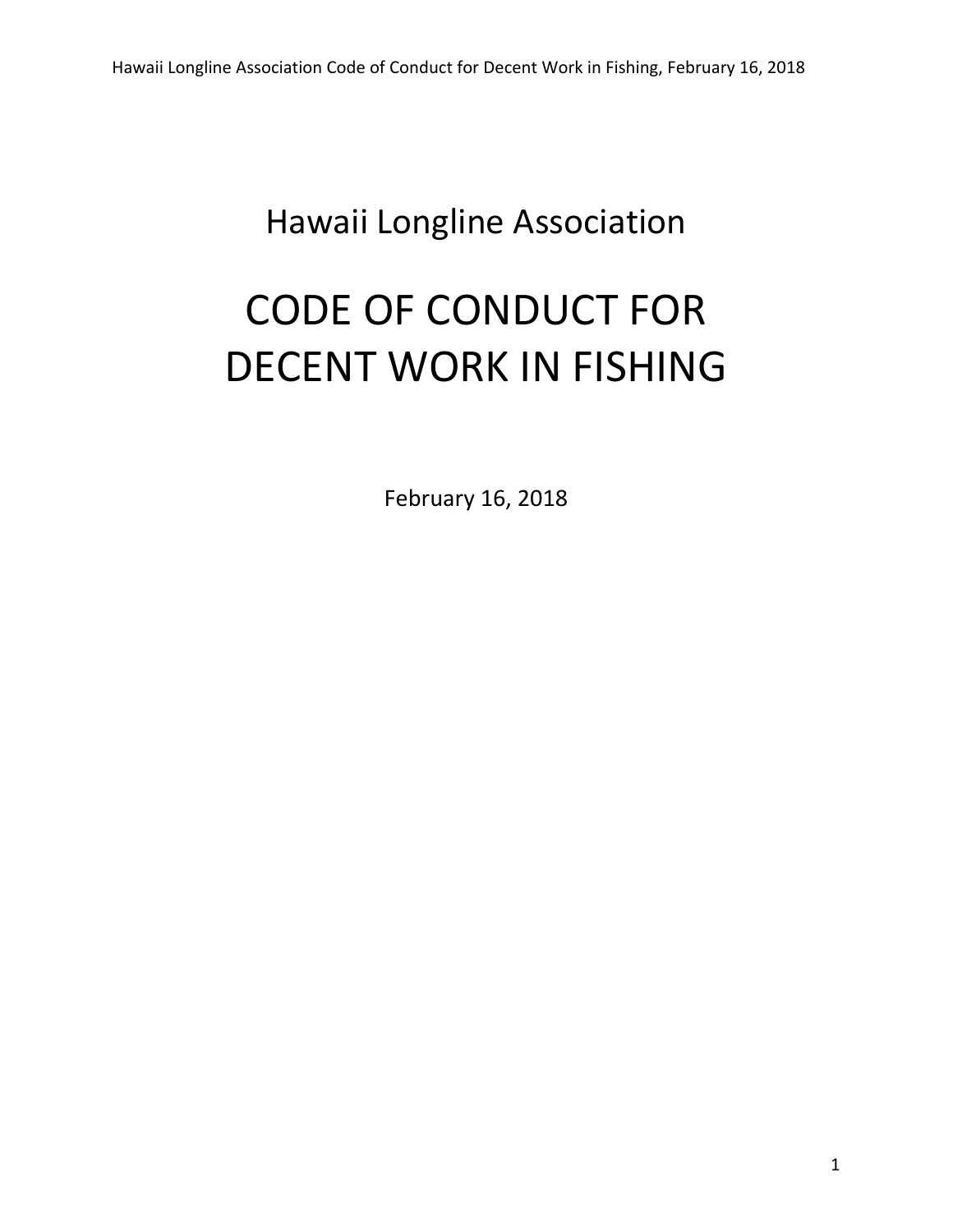#### Executive Summary

Hawaii Longline Association (HLA) member vessel owners provide decent work in fishing and provide all crewmen a safe workplace. The *Code of Conduct for Decent Work in Fishing* was developed to achieve transparency, understanding and mutual agreement between vessel owners, captains, foreign crewmen and labor agencies in the sending countries of the crewmen. The Code is designed to verify fair and transparent recruiting and employment practices to continue to provide decent work in fishing, protect workers and prevent forced labor.

This is an employer code developed to align with the United Nations International Labor Organization definition of forced labor (ILO Convention 29), ILO Work in Fishing Convention No. 188 and definitions from the U.S. Department of Labor. The Code clarifies the "do's and don'ts" of recruitment, costs of work, payment, passport/ID access, onboard health and safety, freedom of movement in the workplace, repatriation and grievance mechanisms. The Code specifies minimum terms to protect workers from the very beginning of the recruitment process to repatriation at the end of completed contracts.

The Code is linked directly with a *Model Crew Contract* for use by all HLA member vessel owners and crewmen, and a *Crew Handbook* that explains to the crewmen the workplace, the work, fishing operations, provisions within the Code, details of the contract and grievance mechanisms. Crew Contracts and Handbooks are written in English and have been translated into the first languages of the workers from Vietnam, Philippines, Indonesia and Kiribati.

The Code is a voluntary instrument for employers (vessel owners and captains) and labor agencies. Compliance with the Code benefits workers, employers and agents as the vulnerabilities and possible exposures to modern slavery, forced labor and human trafficking are monitored and controlled. The Code adds new oversight for the verification of labor safety, while working with and not supplanting the jurisdiction of the competent regulatory authorities (ex. U.S. Customs and Border Protection, U.S. Department of Homeland Security, U.S. Coast Guard).

The Code was prepared by the Hawaii Longline Association, the United Fishing Agency and the Hawaii Seafood Council with technical assistance provided by Katrina Nakamura PhD (Sustainability Incubator) and John Kaneko MS, DVM (Hawaii Seafood Council).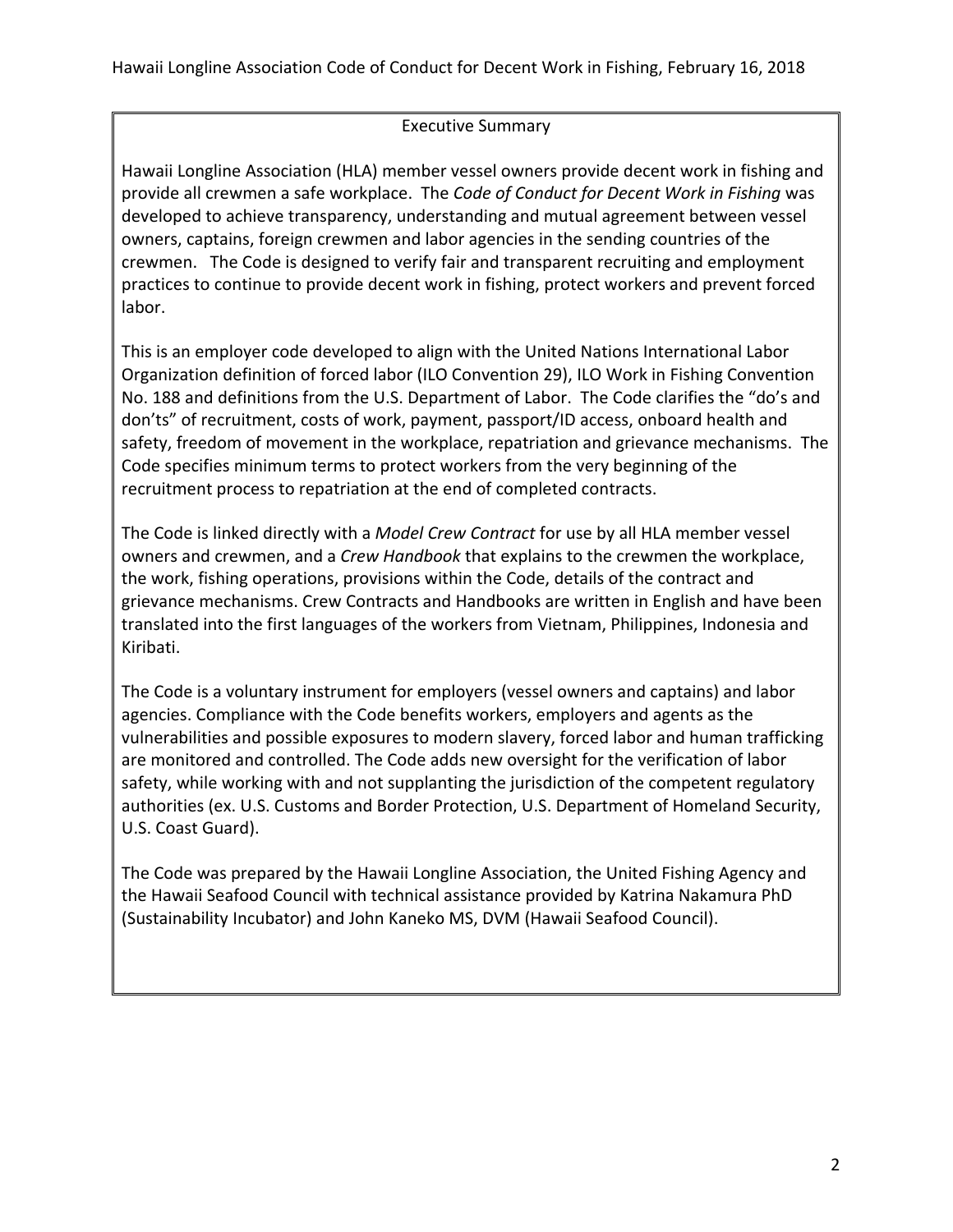### **Table of Contents**

| <b>Executive Summary</b>                  |    |
|-------------------------------------------|----|
| Why is the Code needed?                   | 4  |
| <b>Definitions</b>                        | 6  |
| Principles                                | 9  |
| Principles, Responsibilities and Remedies | 10 |
| Recruitment                               | 10 |
| Costs                                     | 10 |
| Payment                                   | 11 |
| Passport and ID                           | 11 |
| <b>Health and Safety</b>                  | 12 |
| Repatriation and Freedom of Movement      | 13 |
| Grievance Mechanism                       | 14 |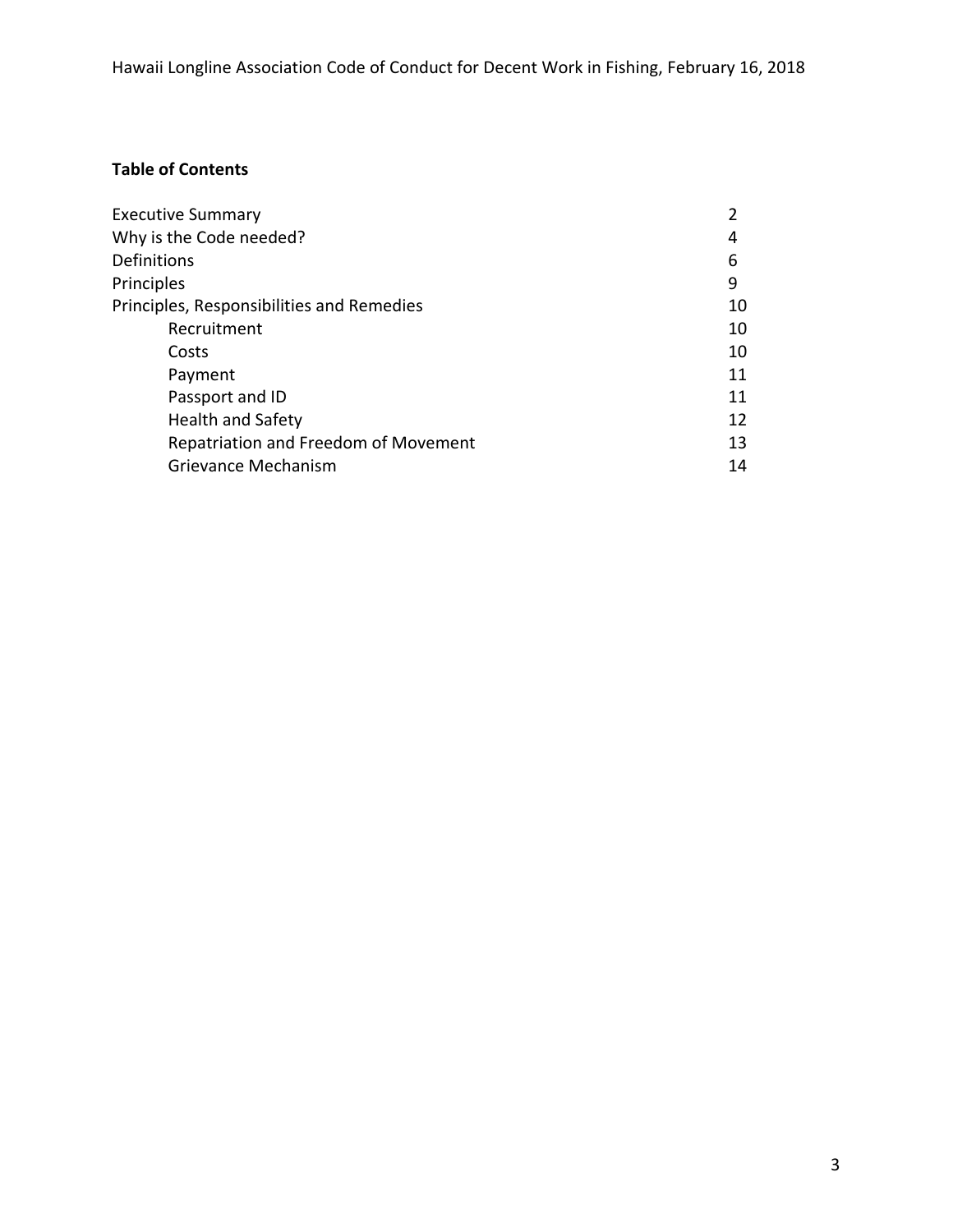#### **Why is a Code of Conduct for Decent Work in Fishing needed?**

The U.S. seafood market is dominated by imported wild‐caught and farm‐raised seafood. With over 90% of the seafood supply in the U.S. being imported, credible methods for tracing, monitoring, verifying and documenting the flow of seafood products are needed. Seafood, as well as other products such are wood, textiles, garments, electronics and food face scrutiny regarding environmental impacts and social impacts on workers and communities. Supply chains of raw materials and finished products extending from primary producers to consumers are often complex, lack transparency and traceability.

The supply chain of foreign workers who legally work as crewmen on commercial fishing vessels in Hawaii is under scrutiny for uncertain labor recruiting practices, contracts, worker treatment and unsubstantiated allegations of forced labor and human trafficking. The Hawaii Longline Association has taken the proactive and responsible voluntary action to demonstrate the fair labor practices and decent work it provides for foreign workers.

The following principles and requirements of the Code of Conduct are consistent with the United Nations International Labor Organization (UN‐ILO) and the U.S. Department of Labor Bureau of International Labor Affairs (DOL‐ILAB) definitions and criteria for the prevention of Forced Labor, Debt Bondage and Human Trafficking.

At its core, the objective of this Code is to ensure that workers have decent work, are treated fairly, humanely and are safe from forced labor and human trafficking from the time they are recruited for jobs in the sending countries, through transportation to the workplace, while they are working on Hawaii fishing vessels and until they safely return to their countries of origin.

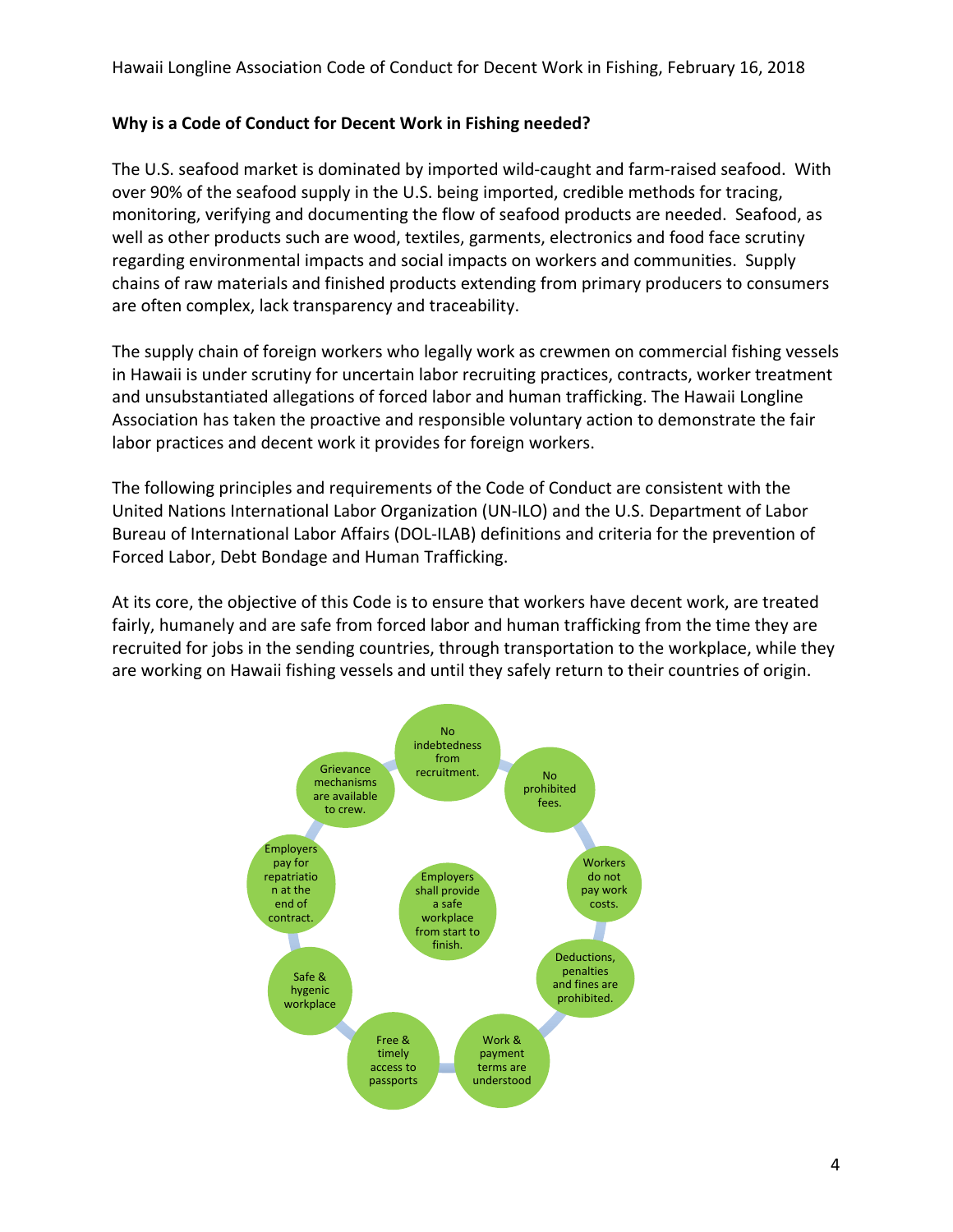#### **Commitment to Social Responsibility**

The Hawaii Longline Association (HLA) strictly prohibits forced labor and human trafficking by its members, labor agencies (if used), and the owners and captains of Hawaii‐based longline fishing vessels. Workers shall not be subjected to any form of forced, compulsory, bonded, or indentured labor. All work shall be voluntary. All workers shall have the freedom to terminate their employment at any time without penalty upon giving reasonable notice.

#### **Purpose of the Code**

The Code of Conduct for Decent Work in Fishing has been developed for and adopted by the Hawaii Longline Association. The Code establishes the core objectives and the basic performance expectations to meet those objectives for labor recruiters, labor agencies and Hawaii longline fishing vessel owners (employers) for the monitoring and prevention of forced labor and human trafficking.

#### **Objectives of the Code**

Objective 1: Workers in the Hawaii longline fishing industry are protected from, 1) Forced Labor, 2) Human Trafficking and 3) Inhumane Treatment and 4) Unfair Recruitment practices from the beginning of the recruitment process and in the workplace.

Objective 2: Workers in the Hawaii longline fishing industry are not indebted from the start of the recruitment process to the end of their contracts.

#### **Commitment to the Code**

All Hawaii Longline Association members must adopt this voluntary Code with written assurance to maintain membership in good standing. All labor agencies used by Hawaii Longline Association members must adopt the Code and provide written assurance.

#### **Monitoring and Enforcement of the Code**

The Hawaii Longline Association shall ensure a management system capable of monitoring and enforcing vessel owners' compliance with the Code.

#### **Process of Continual Improvement of the Code**

The Code obligations are not exhaustive. The minimum requirements or remedies for employers (vessel owners) required by the Code shall not be considered exhaustive of efforts to ensure social responsibility. The Hawaii Longline Association encourages and shall facilitate continual improvement in providing decent work in fishing in consultation with relevant experts and stakeholders.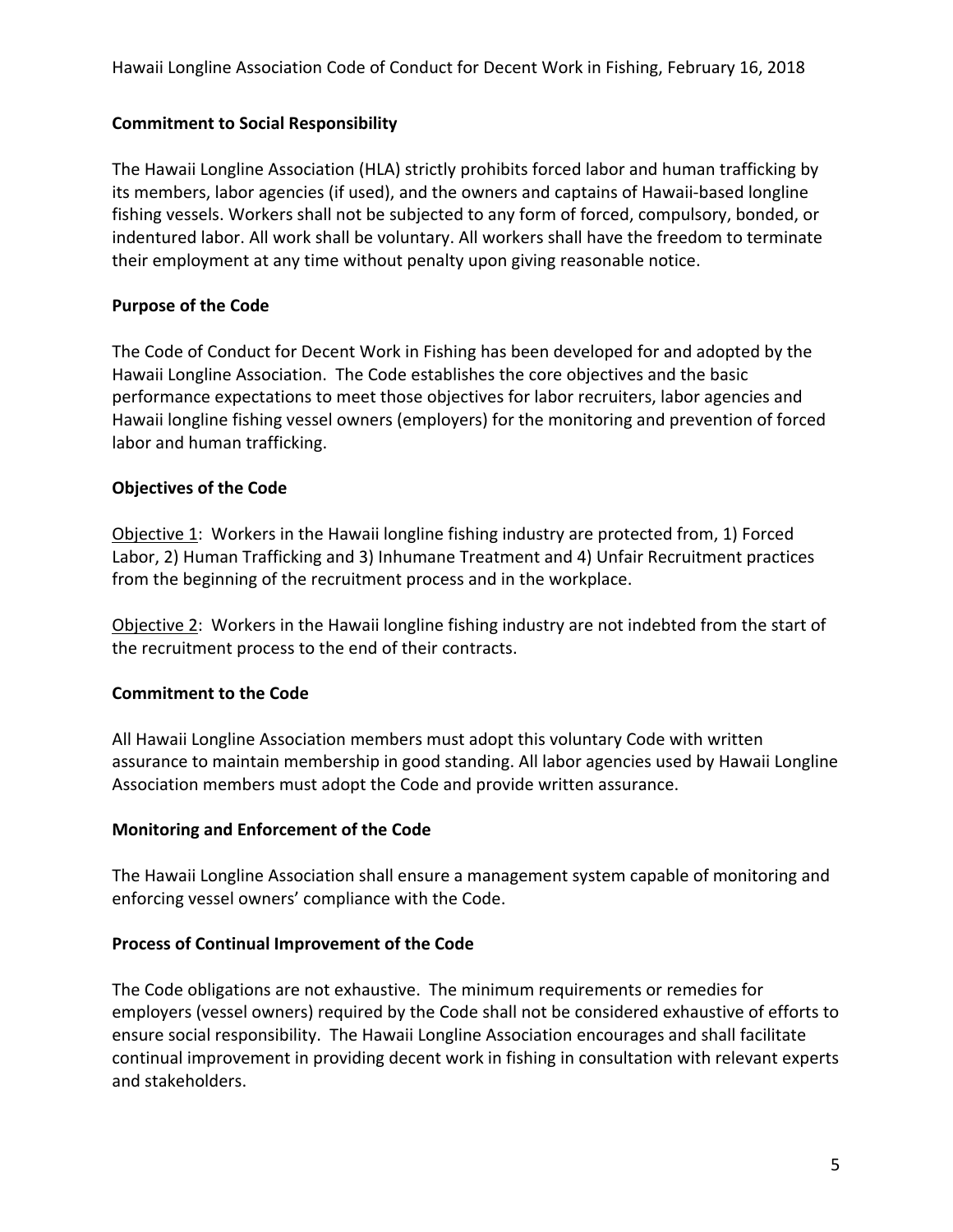#### **Definitions**

Contracts are legal work agreements with labor duties and payment clearly spelled out<sup>1</sup>,<sup>2</sup>. Details of the position, expected duties, and payment level should be specified so workers are clear on their position and consistently understood with recruiters and vessel owners.

*Costs* are all costs for getting to the work place and while working onboard. These may include placement/broker fees, travel to the workplace, visa, medical, safety gear and food at the workplace, remittance fees, repatriation costs and any deductions.

*Fair Recruitment* refers to ways crew find work on foreign fishing vessels through labor agencies in their home countries, in fair ways which protect their rights. Vessel owners are responsible for the crew's safety as they get to work and home again. This includes the labor agencies and their representatives who may not charge prohibited recruitment fees<sup>3</sup>.

*Forced labor* The International Labor Organization's (ILO) Convention 29 on Forced Labor defines forced or compulsory labor as: "all work or service which is exacted from any person under the menace of any penalty and for which the said person has not offered himself voluntarily." (Also refer to the United Nations Palermo Protocol on Trafficking in Persons)

*Grievance mechanisms* are ways crew can get help if a breach occurs. Crew need safe grievance mechanisms to express concerns without the fear of retaliation. This may include a "hotline" to call for assistance in their own languages while in port and effective means of ship to shore communication if something occurs at sea.

*Labor recruiter* refers to both public employment services and to private employment agencies and all other intermediaries or subagents that offer labor recruitment and placement services. Labor recruiters can take many forms, whether for profit or non-profit, or operating within or outside legal and regulatory frameworks. (Source: Outcome of the Meeting of Experts on Fair Recruitment, http://www.ilo.org/wcmsp5/groups/public/---ed\_norm/--relconf/documents/meetingdocument/wcms\_532389.pdf)

<sup>1</sup> For example, in the H‐2A and H‐2B temporary nonimmigrant guestworker programs, workers must receive written information about the wages, hours, working conditions, and benefits of the job in a language they understand prior to getting a visa. See 20 CFR 655.122(q) (H‐2A); 20 CFR 655.20(l) (H‐2B).

 $2$  The Department of Labor advises that written contracts should make work terms clear including timing, min/max hours covered by the wages, personal leave, payment provisions during illness, and repatriation. It should be definitively stated that food and beverage, safety and sleeping quarters are excluded from crew's remuneration. It is especially important for any contract to provide for robust monitoring and enforcement, whether directly or via an associated universal code of conduct.

<sup>&</sup>lt;sup>3</sup> While there is no internationally recognized definition of recruitment fees, examples of prohibited recruitment fees can be found in U.S. law and the H-2A and H-2B temporary nonimmigrant guestworker programs. They include fees for the employer's attorneys and agents, placement and referral fees, and any fee that must be paid as a condition of accessing the job opportunity. See 20 CFR 655. 135(j) (H‐2A); 20 CFR 655.20(o) (H‐2B); DOL Wage and Hour Division Field Assistance Bulletin No. 2011-2, H-2A "Prohibited Fees" and Employer's Obligation to Prohibit Fees and the ILO's "Fair Recruitment Initiative" which provides a variety of tools on this topic.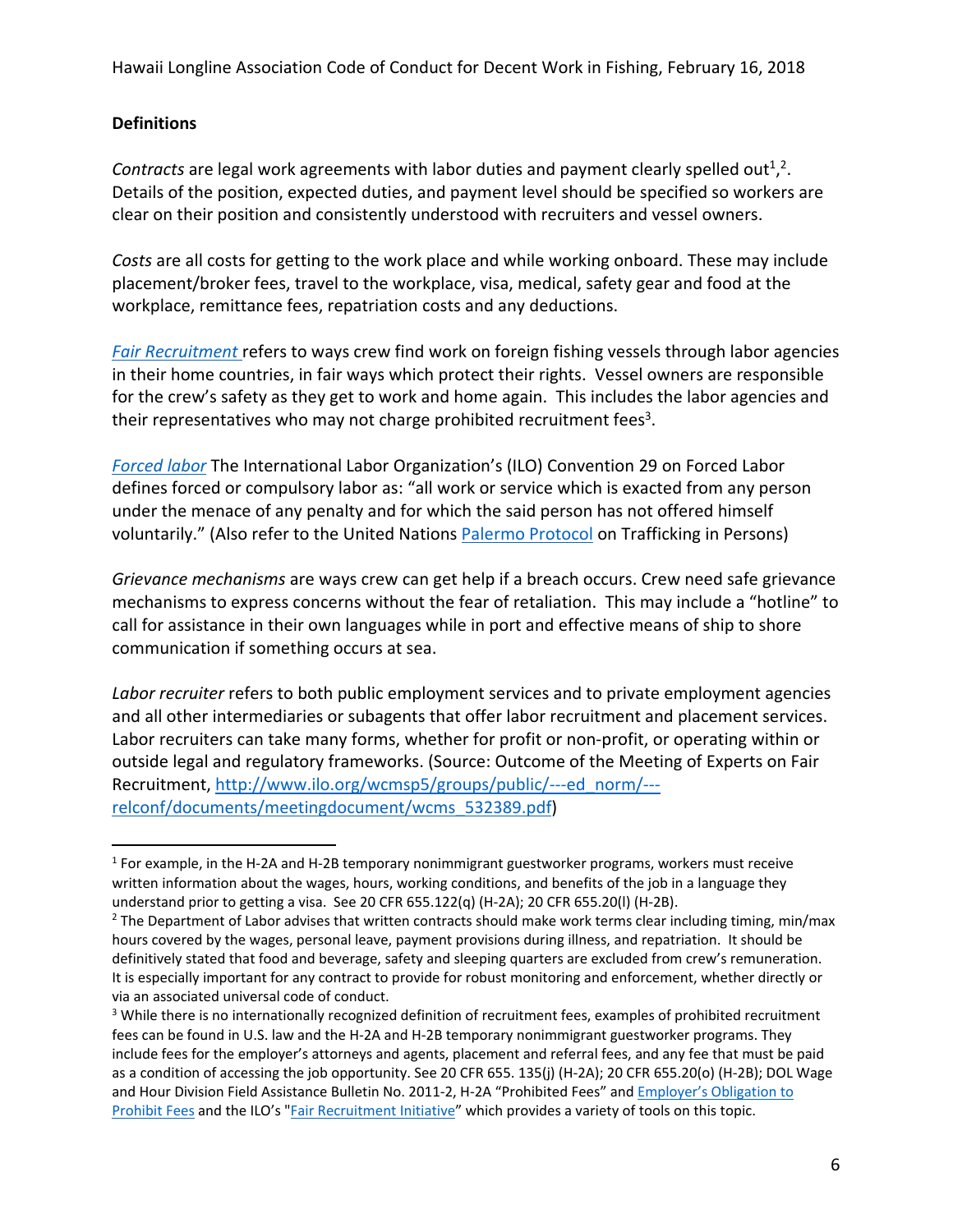*Modern slavery* encompasses human trafficking, the sale of a human being, and forced labor. (Refer to the Palermo Protocol).

*Occupational safety and health* is the vessel owner's responsibility, without taking any deductions. Safety equipment, hygiene onboard, safe handling and environmental exposures, first aid, medical attention, food and water are included.

*Payments* are all terms, conditions, and timing for payment to crew from vessel owners (employers) and from labor agencies. Workers must clearly understand their payment and terms of employment.

*Recruitment* includes the advertising, information dissemination, selection, transport, placement into employment and –for migrant workers‐ return to the country of origin where applicable. This applies to both jobseekers and those in an employment relationship. (Source: Outcome of the Meeting of Experts on Fair Recruitment, http://www.ilo.org/wcmsp5/groups/public/---ed\_norm/--relconf/documents/meetingdocument/wcms\_532389.pdf)

*Recruitment fees or related costs* refer to any fees or costs incurred in the recruitment process in order for workers to secure employment or placement, regardless of the manner, timing or location of their imposition or collection. (Source: Outcome of the Meeting of Experts on Fair Recruitment, http://www.ilo.org/wcmsp5/groups/public/---ed\_norm/--relconf/documents/meetingdocument/wcms\_532389.pdf)

*Recruitment fees* include, but are not limited to, fees, charges, costs, assessments, or other financial obligations assessed against employees or potential employees, associated with the recruiting process, regardless of the manner of their imposition or collection—

(i) For soliciting, identifying, considering, interviewing, referring, retaining, transferring, selecting, testing, training, providing new-hire orientation, recommending, or placing employees or potential employees;

(ii) For covering the cost, in whole or in part, of advertising;

(iii) For any activity related to obtaining permanent or temporary labor certification;

(iv) For processing petitions;

(v) For visas and any fee that facilitates an employee obtaining a visa such as appointment and application fees;

(vi) For government‐mandated costs such as border crossing fees;

(vii) For procuring photographs and identity documentation, including any nongovernmental passport fees;

(viii) Charged as a condition of access to the job opportunity, including procuring medical examinations and immunizations and obtaining background, reference and security clearance checks and examinations; additional certifications;

(ix) For an employer's recruiters, agents or attorneys, or other notary or legal fees; and (x) For language interpreters or translators.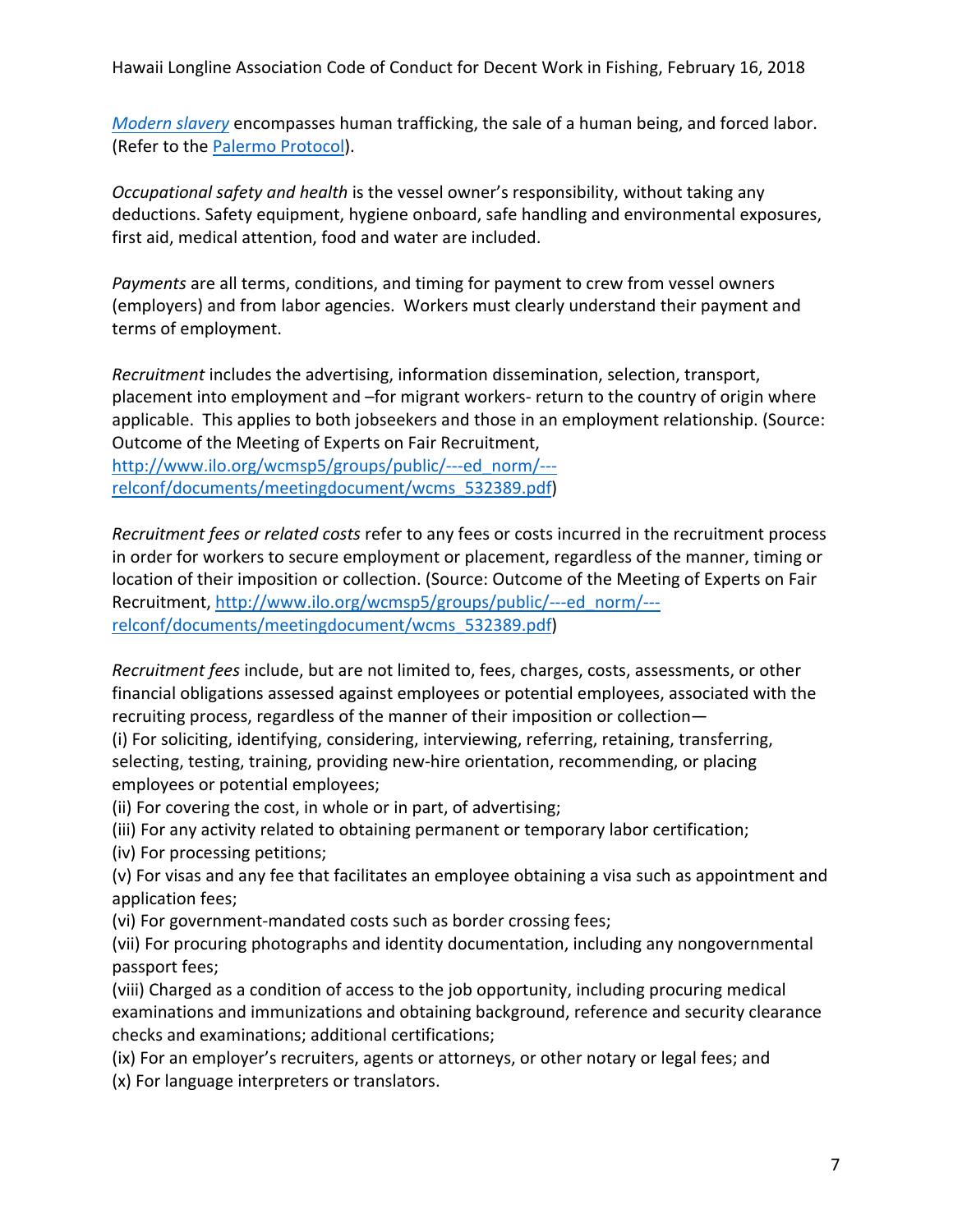(2) Any fee, charge, cost, or assessment may be a recruitment fee regardless of whether the payment is in property or money, deducted from wages, paid back in wage or benefit concessions, paid back as a kickback, bribe, in‐kind payment, free labor, tip, or tribute, remitted in connection with recruitment, or collected by an employer or a third party, including, but not limited to—

(i) Agents;

(ii) Recruiters;

(iii) Staffing firms (including private employment and placement firms);

(iv) Subsidiaries/affiliates of the employer;

(v) Any agent or employee of such entities; and

(vi) Subcontractors at all tiers.

(Source: Federal Acquisition Regulation: Combating Trafficking in Persons— Definition of ''Recruitment Fees," https://www.gpo.gov/fdsys/pkg/FR‐2016‐05‐11/pdf/2016‐11056.pdf

*Timely Passport Access* means crew must have free and timely access to their passports and identity documents. The ways crew may access their ID at sea and at port must be defined.

*Universal Code of Conduct* provides the minimum rules vessel owners should take to specify, define and protect crew rights and entitlements. The code specifies the oversight authority for each rule and suggests procedures. The code is independent and transparent and backed by monitoring and remediation mechanisms to comply with international labor standards.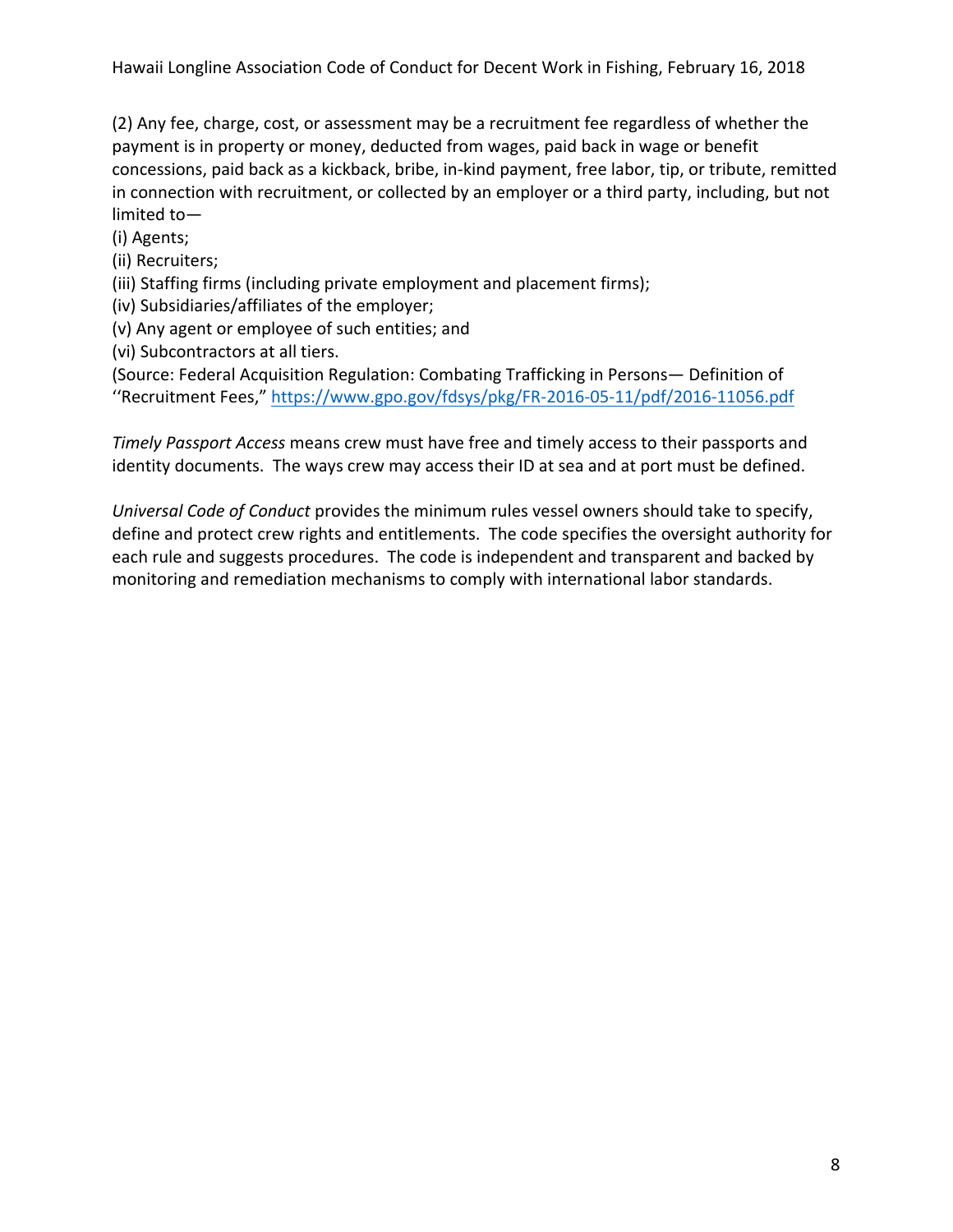| <b>CODE Principle</b> | <b>CODE Principles for Crew:</b>                                              | <b>CODE Responsibilities for Employers</b>                                                   |
|-----------------------|-------------------------------------------------------------------------------|----------------------------------------------------------------------------------------------|
|                       | <b>Rights &amp; Entitlements</b>                                              |                                                                                              |
| 1. Prevention of      | Workers are at least 18 years old. Employer                                   | Employers shall make certain workers are at least                                            |
| Child Labor           | shall have a clear age verification process.                                  | 18 years old based on passport checks by CBP.                                                |
| 2. Recruitment        | Workers shall not be charged any fees or                                      | Employer shall pay any recruitment fees.                                                     |
| Fees                  | costs for recruitment.                                                        |                                                                                              |
| 3. Transportation     | Workers do not bear costs of travel to the                                    | Employers shall bear the costs of travel to the                                              |
| Expenses              | workplace or repatriation at the end of their                                 | workplace and repatriation of workers at the end                                             |
|                       | contracts.                                                                    | of their contracts.                                                                          |
| 4. Payment and        | Workers are not required to pay costs for                                     | Employers shall not require workers to pay costs                                             |
| <b>Benefits</b>       | work. Workers are not subjected to                                            | for work. Employers shall not make deductions                                                |
|                       | deductions from their payment. Workers are                                    | from worker's payment. Employers shall not                                                   |
|                       | not subjected to punitive fines to force them<br>to remain on the job.        | require workers to remain on the job with<br>punitive costs.                                 |
| 5. Employment         | Workers are informed and have a clear                                         | Employers shall ensure crew clearly understand                                               |
| Contracts             | understanding of their payment and terms                                      | their payment and terms of employment.                                                       |
|                       | of employment based on written contracts.                                     | Contracts must be in the language of the worker                                              |
|                       |                                                                               | and in English.                                                                              |
| 6. Retention of       | Workers have free and timely access to their                                  | Employers shall comply with US Customs and                                                   |
| Personal              | passports and identification documents.                                       | Border Patrol policy to provide workers with free                                            |
| <b>Documents</b>      | Destroying, withholding or otherwise                                          | and timely access to their passports and                                                     |
|                       | denying workers' access to the identity                                       | identification documents.                                                                    |
|                       | documents is strictly prohibited.                                             |                                                                                              |
| 7. Health and         | Workers are provided with a safe and                                          | Employers shall maintain a workplace meeting                                                 |
| Safety                | hygienic work place, adequate food and                                        | occupational safety and health requirements for a                                            |
|                       | water, and ship to shore communication for                                    | safe vessel, hygienic facilities, adequate food and                                          |
|                       | emergencies. Workers are provided with<br>medical care during work contracts. | water, and ship to shore communications for<br>emergencies. Employers shall pay for workers' |
|                       |                                                                               | medical care during their work contracts.                                                    |
| 8. Freedom of         | Workers have unrestricted access to basic                                     | Employers shall not unreasonably restrict                                                    |
| Movement              | necessities (clean drinking water and                                         | workers' access to clean drinking water and                                                  |
|                       | sanitary facilities) at all times. Worker's                                   | sanitary facilities. Employers shall not                                                     |
|                       | freedom of movement in the workplace is                                       | unreasonably restrict movement onboard or on                                                 |
|                       | not unreasonably restricted.                                                  | shore within the port area.                                                                  |
| 9. Labor              | Labor agencies must be registered and in                                      | Employers shall confirm the status of the labor                                              |
| agencies              | good standing in their countries of origin.                                   | agencies and only use those in good standing.                                                |
|                       |                                                                               | Agencies in good standing must have adopted (in                                              |
|                       | All workers, irrespective of their nationality                                | writing) the Hawaii Code of Conduct.<br>Employers shall treat all workers fairly and equally |
| 10. Workplace         | or legal status, shall be treated fairly and                                  | in the workplace. Migrant workers shall be                                                   |
| Equality              | equally. Migrant workers shall benefit from                                   | treated no less favorably than country nationals.                                            |
|                       | conditions of work no less favorable than                                     |                                                                                              |
|                       | those available to country nationals.                                         |                                                                                              |
| 11. Work and          | Work hours on fishing vessels are long and                                    | Employers shall manage crew work/rest periods                                                |
| Rest periods          | irregular by nature. Workers shall be given                                   | and treat workers equally regardless of                                                      |
|                       | rest periods and be treated equally                                           | nationality. Captains shall give crew rest periods                                           |
|                       | regardless of nationality.                                                    | of sufficient length to ensure safety and health.                                            |
| 12. Employee          | Workers are given a Crew Handbook                                             | Employers shall make certain all workers have a                                              |
| awareness and         | describing the work place, expectations of                                    | copy of the Crew Handbook as an attachment to                                                |
| training              | the work contract period, living conditions                                   | their contracts.                                                                             |
|                       | and worker rights.                                                            |                                                                                              |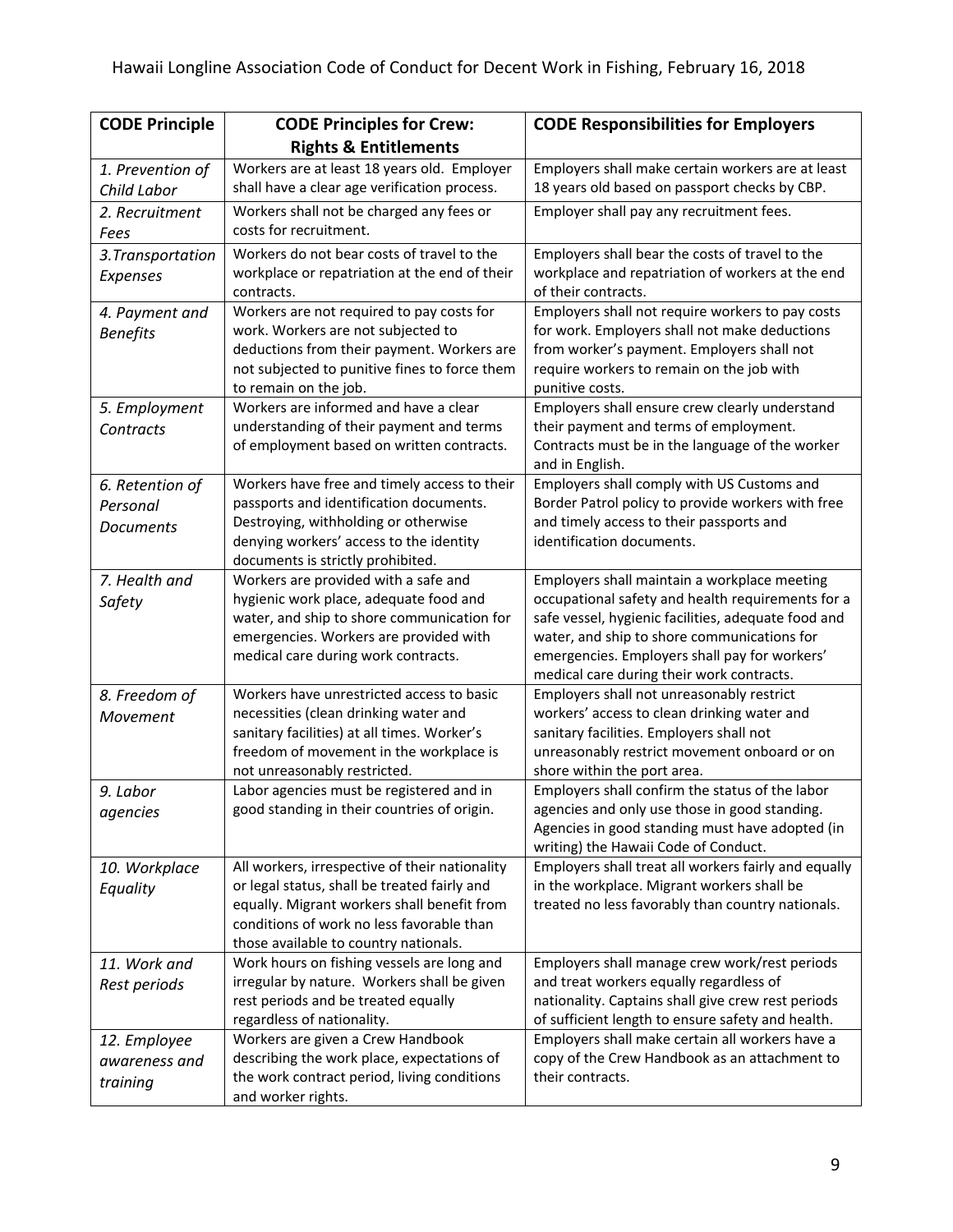| Hawaii Code of Conduct for Decent Work in Fishing: Principles, Responsibilities and Remedies |                    |                                 |                                              |                                                                                               |                   |
|----------------------------------------------------------------------------------------------|--------------------|---------------------------------|----------------------------------------------|-----------------------------------------------------------------------------------------------|-------------------|
| <b>Criteria</b>                                                                              | <b>Definitions</b> | <b>CODE Principle</b>           | <b>CODE Responsibilities</b>                 | <b>CODE Guidance for Employers on</b>                                                         | Oversight         |
|                                                                                              |                    |                                 | for Employers                                | <b>Remedy Procedures and Tools</b>                                                            | authority         |
| Recruitment                                                                                  | Recruitment is     | 1. Workers are at               | 1. Employers shall make                      | 1. Make certain labor agents check the age of                                                 | Vessel owners or  |
|                                                                                              | how foreign        | least 18 years old.             | certain workers are at                       | workers. Confirm the age of the worker prior to                                               | captains.         |
|                                                                                              | crew find          |                                 | least 18 years old.                          | arrival to the workplace.                                                                     |                   |
|                                                                                              | fishing work       |                                 |                                              | 2. Confirm labor agency's legal standing/license.                                             | Labor agencies.   |
|                                                                                              | through labor      | 2. Workers are                  | 2. Employers shall make                      | 3. Provide labor agencies with Code requirements                                              |                   |
|                                                                                              | agencies in        | protected in the                | certain workers are                          | regarding Recruitment.                                                                        | Hawaii Longline   |
|                                                                                              | their home         | workplace and                   | protected from the                           | 4. Obtain the agency's Letter of Agreement to                                                 | Association shall |
|                                                                                              | countries.         | from the beginning              | beginning of the                             | comply with the Code requirements.                                                            | maintain list of  |
|                                                                                              |                    | of the recruitment              | recruitment process                          | 5. Provide workers with Crew Handbook (an                                                     | vessels compliant |
|                                                                                              |                    | process.                        | through the completion                       | orientation document in their language explaining                                             | with the Code     |
|                                                                                              |                    |                                 | of their contracts.                          | the Code requirements regarding Recruiting.)                                                  | based on annual   |
|                                                                                              |                    |                                 |                                              | 6. Obtain a copy of the crew contract with the                                                | vessel audits.    |
|                                                                                              |                    | 3. Workers are not              | 3. Employers shall make                      | labor agency.                                                                                 |                   |
|                                                                                              |                    | indebted from the               | certain workers are not<br>indebted from the | 7. Review all crew costs and terms in the agency<br>contracts for any prohibited or excessive |                   |
|                                                                                              |                    | beginning of the<br>recruitment | beginning of the                             | recruitment fees.                                                                             |                   |
|                                                                                              |                    | process to the end              | recruitment process to                       | 8. Ensure a medical examination with a health                                                 |                   |
|                                                                                              |                    | of their contracts.             | the completion of their                      | certificate attesting to fitness to perform duties is                                         |                   |
|                                                                                              |                    |                                 | contracts.                                   | completed before departure to the work place.                                                 |                   |
| Costs while                                                                                  | Costs for work     | 4. Workers are not              | 4. Employers shall not                       | 1. Provide labor agencies with Code requirements                                              | Vessel owners or  |
| fishing                                                                                      | onboard            | required to pay                 | require workers to pay                       | regarding Costs while fishing.                                                                | captains.         |
|                                                                                              | include gear,      | costs for work.                 | costs of work.                               | 2. Obtain the agency's Letter of Agreement to                                                 |                   |
|                                                                                              | safety, medical,   |                                 |                                              | comply with the Code requirements.                                                            | Labor agencies.   |
|                                                                                              | and food.          | 5. Workers are not              | 5. Employers shall not                       | 3. Provide workers with Crew Handbook (an                                                     |                   |
|                                                                                              |                    | subjected to                    | make deductions from                         | orientation document in their language explaining                                             | Hawaii Longline   |
|                                                                                              |                    | deductions from                 | the worker's payment.                        | the Code requirements regarding Costs while                                                   | Association shall |
|                                                                                              |                    | payment.                        |                                              | fishing.)                                                                                     | maintain list of  |
|                                                                                              |                    |                                 | 6. Employers shall not                       | 4. Review crew contracts with the labor agency for                                            | vessels compliant |
|                                                                                              |                    | 6. Workers are not              | require workers to                           | any prohibited costs (including medical costs, work                                           | with the Code     |
|                                                                                              |                    | subjected to                    | remain on the job with                       | and safety gear, food and water).                                                             | based on vessel   |
|                                                                                              |                    | punitive fines to               | punitive costs.                              | 5. Maintain record of payments signed by the crew                                             | annual audits.    |
|                                                                                              |                    | force them to                   |                                              | and employer.                                                                                 |                   |
|                                                                                              |                    | remain on the job.              |                                              |                                                                                               |                   |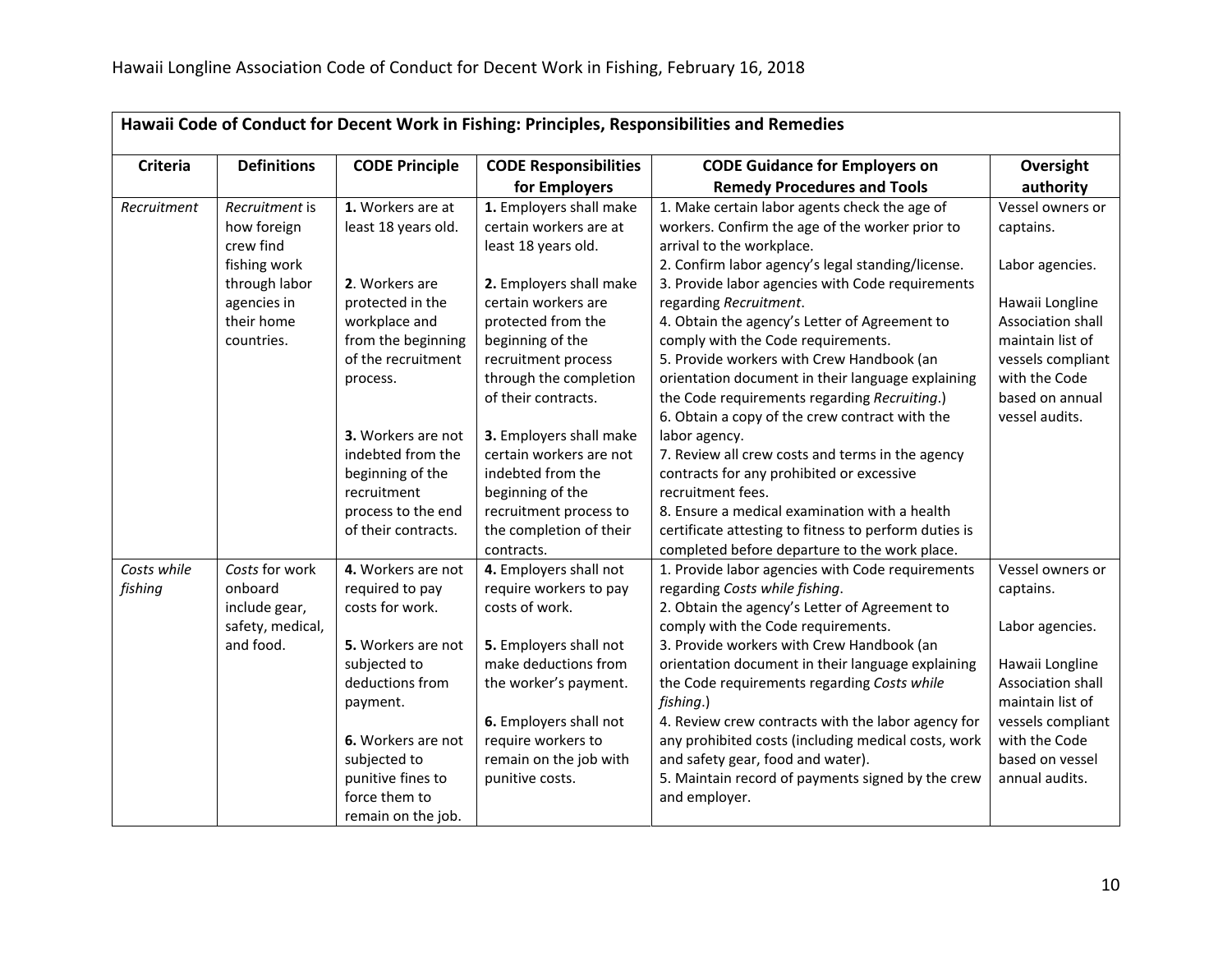| Criteria                                                 | <b>Definitions</b>                                                                                                                                                                        | <b>CODE Principle</b>                                                                                                    | <b>CODE Responsibilities</b>                                                                                                              | <b>CODE Guidance for Employers on</b>                                                                                                                                                                                                                                                                                                                                                                                                                                                                                                                                                                                                                                                                                                                                                                                                                    | Oversight                                                                                                                                                                                                       |
|----------------------------------------------------------|-------------------------------------------------------------------------------------------------------------------------------------------------------------------------------------------|--------------------------------------------------------------------------------------------------------------------------|-------------------------------------------------------------------------------------------------------------------------------------------|----------------------------------------------------------------------------------------------------------------------------------------------------------------------------------------------------------------------------------------------------------------------------------------------------------------------------------------------------------------------------------------------------------------------------------------------------------------------------------------------------------------------------------------------------------------------------------------------------------------------------------------------------------------------------------------------------------------------------------------------------------------------------------------------------------------------------------------------------------|-----------------------------------------------------------------------------------------------------------------------------------------------------------------------------------------------------------------|
|                                                          |                                                                                                                                                                                           |                                                                                                                          | for Employers                                                                                                                             | <b>Remedy Procedures and Tools</b>                                                                                                                                                                                                                                                                                                                                                                                                                                                                                                                                                                                                                                                                                                                                                                                                                       | authority                                                                                                                                                                                                       |
| Payment                                                  | Payment is<br>how, when, and<br>how much crew<br>are paid for<br>work.                                                                                                                    | 7. Workers are<br>paid as agreed and<br>have a clear<br>understanding of<br>their payment and<br>terms of<br>employment. | 7. Employers shall<br>ensure crew clearly<br>understand their<br>payment and terms of<br>employment.                                      | 1. Provide crew with Crew Handbook (an<br>orientation document in their language explaining<br>the Code requirements regarding Payment.)<br>2. Obtain the employer's (vessel owner) Letter of<br>Agreement to comply with the Code<br>requirements.<br>3. Obtain and review contracts between labor<br>agencies and crew, vessel owners and crew and<br>labor agencies and vessel owners.<br>4. Payment to crew shall be at least the base<br>amount specified in the crew contract with the<br>labor agency. Higher amounts (including catch<br>share incentives) agreed to by vessel owners' and<br>crew prevail over labor agency amounts onboard<br>US vessels.<br>5. There shall be no withholding portions of<br>workers' pay unless it is legally required.<br>6. Employer shall maintain records of payments<br>signed by the crew and employer. | Vessel owner and<br>captains.<br>Hawaii Longline<br>Association shall<br>maintain list of<br>vessels compliant<br>with the Code<br>based on annual<br>vessel audits.                                            |
| Access to<br>Passport and<br>Identification<br>documents | Access to<br>Passport and<br>Identification<br>documents<br>means that<br>workers have<br>access to their<br>personal<br>identification<br>documents at<br>sea and in port<br>on request. | 8. Workers have<br>free and timely<br>access to passports<br>and identity<br>documents.                                  | 8. Employers shall<br>provide workers with<br>free and timely access to<br>their passports and<br>identification<br>documents on request. | 1. Provide crew with Crew Handbook (an<br>orientation documents in their language<br>explaining the Code requirements regarding<br>access to Passports and ID documents.)<br>2. Obtain the employer's (vessel owner) Letter of<br>Agreement to comply with the Code<br>requirements.<br>3. CBP requires vessel owners to hold crew<br>passports but CBP needs to make copies for crew<br>to keep onboard.<br>4. Workers shall know how to request and receive<br>access to documents at all times.                                                                                                                                                                                                                                                                                                                                                       | Vessel owner and<br>captains.<br><b>US Customs and</b><br>Border Patrol.<br>Hawaii Longline<br>Association shall<br>maintain list of<br>vessels compliant<br>with the Code<br>based on annual<br>vessel audits. |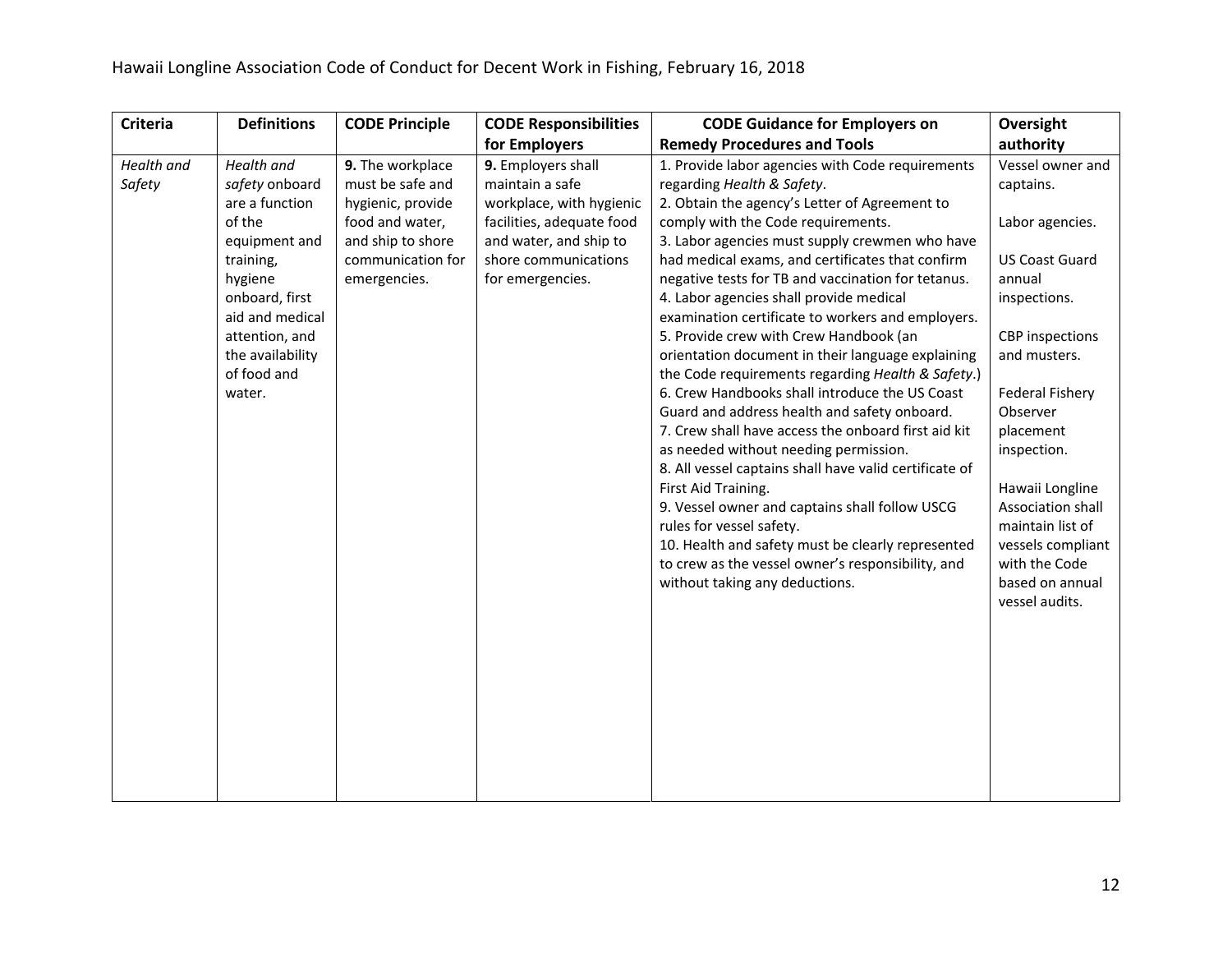| <b>Definitions</b><br><b>Criteria</b><br><b>CODE Principle</b>                                                                                                                                                                                                                                                                                                                                                                                                                                                                                                                                                       | <b>CODE Responsibilities</b><br><b>CODE Guidance for Employers on</b>                                                                                                                                                                                                                                                                                                                                                                                                                                                                                                                                                                                                                                                                                                                                                                                                                                                                                                                                                                                                                                                                                                                                                                                                                                                                                                                                                                                                                                                                                                                                                                                                                                                                                                    | Oversight                                                                                                                                                                                                                                                                                                          |
|----------------------------------------------------------------------------------------------------------------------------------------------------------------------------------------------------------------------------------------------------------------------------------------------------------------------------------------------------------------------------------------------------------------------------------------------------------------------------------------------------------------------------------------------------------------------------------------------------------------------|--------------------------------------------------------------------------------------------------------------------------------------------------------------------------------------------------------------------------------------------------------------------------------------------------------------------------------------------------------------------------------------------------------------------------------------------------------------------------------------------------------------------------------------------------------------------------------------------------------------------------------------------------------------------------------------------------------------------------------------------------------------------------------------------------------------------------------------------------------------------------------------------------------------------------------------------------------------------------------------------------------------------------------------------------------------------------------------------------------------------------------------------------------------------------------------------------------------------------------------------------------------------------------------------------------------------------------------------------------------------------------------------------------------------------------------------------------------------------------------------------------------------------------------------------------------------------------------------------------------------------------------------------------------------------------------------------------------------------------------------------------------------------|--------------------------------------------------------------------------------------------------------------------------------------------------------------------------------------------------------------------------------------------------------------------------------------------------------------------|
|                                                                                                                                                                                                                                                                                                                                                                                                                                                                                                                                                                                                                      | <b>Remedy Procedures and Tools</b><br>for Employers                                                                                                                                                                                                                                                                                                                                                                                                                                                                                                                                                                                                                                                                                                                                                                                                                                                                                                                                                                                                                                                                                                                                                                                                                                                                                                                                                                                                                                                                                                                                                                                                                                                                                                                      | authority                                                                                                                                                                                                                                                                                                          |
| 10. Workers do not<br>Repatriation<br>Repatriation is<br>about foreign<br>bear costs of<br>and<br>Freedom of<br>crew going<br>repatriation at the<br>Movement<br>end of their<br>home, and the<br>timing and<br>contracts.<br>costs to return<br>home.<br>11. Workers'<br>Freedom of<br>movement in the<br>movement<br>means that<br>workplace is not<br>workers shall<br>unreasonably<br>restricted.<br>have<br>unrestricted<br>access to basic<br>necessities such<br>as clean<br>drinking water<br>and sanitary<br>facilities at all<br>times. Workers<br>movement shall<br>not be<br>unreasonably<br>restricted. | 10. Employers shall bear<br>1. Provide labor agencies with Code requirements<br>the costs of repatriation<br>regarding Repatriation.<br>of workers at the end of<br>2. Obtain the agency's Letter of Agreement to<br>their contracts.<br>comply with the Code requirements.<br>3. Provide worker with Crew Handbook (an<br>orientation document in their language explaining<br>the Code requirements regarding Repatriation and<br>Freedom of Movement.)<br>4. Crew Handbook shall inform workers how to<br>11. Employers shall not<br>unreasonably restrict<br>contact CBP at any time.<br>workers' movements at<br>5. Ending a contract short by a worker due to<br>the workplace.<br>medical issue, medical and repatriation costs<br>should be covered by owner.<br>6. When a worker chooses to end the contract, the<br>worker shall pay the costs to repatriate although<br>the owner could assist both with the cost and with<br>ensuring crew are reimbursed by or not charged<br>additional fees by the labor agency.<br>7. When a worker's contract is terminated by an<br>employer, the employer pays repatriation costs.<br>8. Employment contracts shall specify the<br>circumstances in which a worker can terminate his<br>contract without penalty, given reasonable notice,<br>and in accordance with applicable law.<br>9. When returning home on completion of the<br>contract the travel cost is covered by the<br>employer.<br>10. Crew shall not be charged fees for replacing<br>themselves, such as transfer costs for new crew.<br>11. Crew shall not be threatened with<br>denunciation to CBP to coerce them into staying<br>onboard.<br>12. Crew's freedom of movement on and off the<br>vessel shall be in compliance with CBP regulations | Vessel owner and<br>captains.<br>Labor agencies.<br><b>CBP</b> inspections<br>and musters.<br>CBP will escort<br>crewmen from<br>the vessel to the<br>airport for<br>repatriation.<br>Hawaii Longline<br>Association shall<br>maintain list of<br>vessels compliant<br>with the Code<br>based on annual<br>audits. |
|                                                                                                                                                                                                                                                                                                                                                                                                                                                                                                                                                                                                                      | and policy.                                                                                                                                                                                                                                                                                                                                                                                                                                                                                                                                                                                                                                                                                                                                                                                                                                                                                                                                                                                                                                                                                                                                                                                                                                                                                                                                                                                                                                                                                                                                                                                                                                                                                                                                                              |                                                                                                                                                                                                                                                                                                                    |